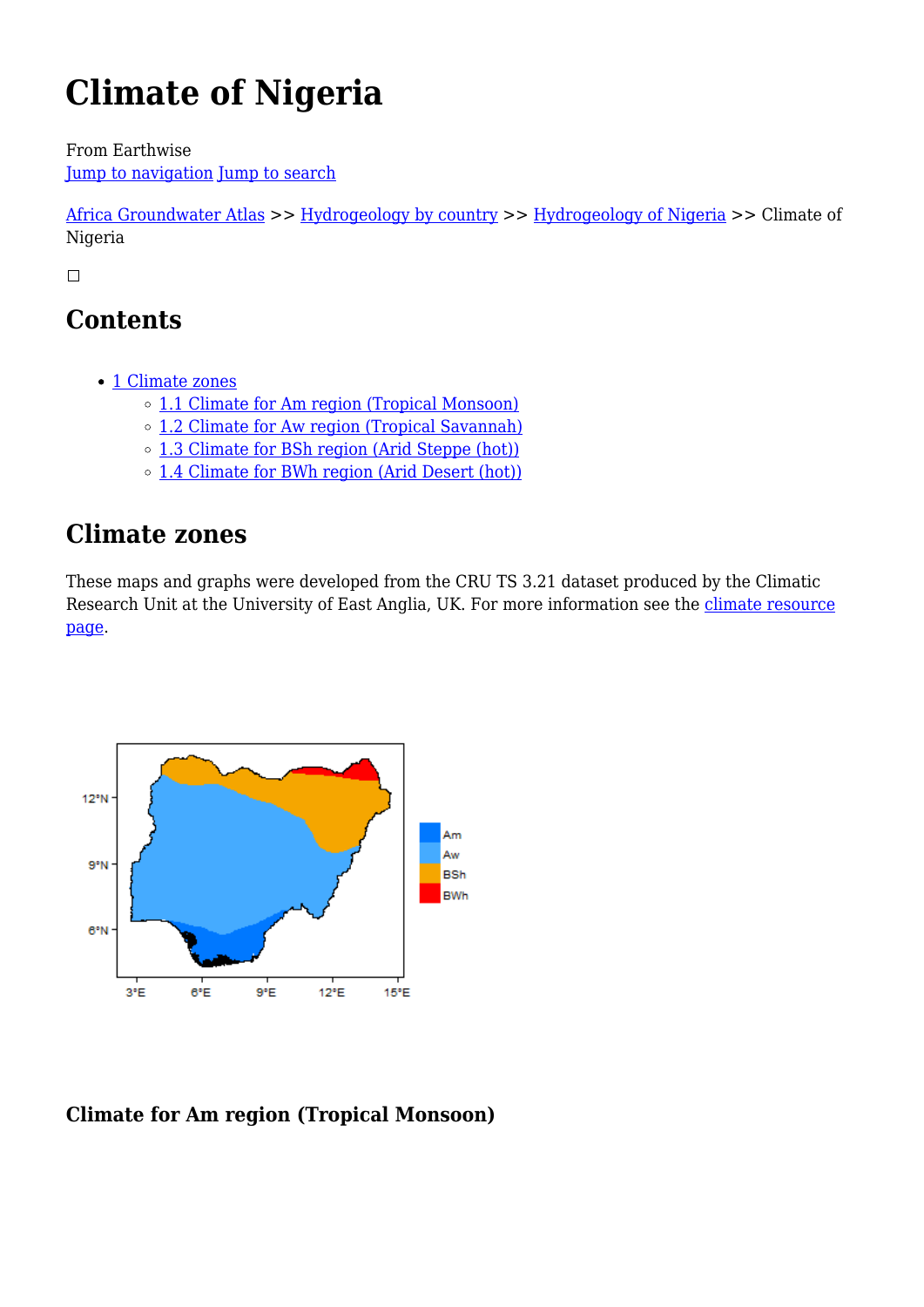





### **Climate for BSh region (Arid Steppe (hot))**

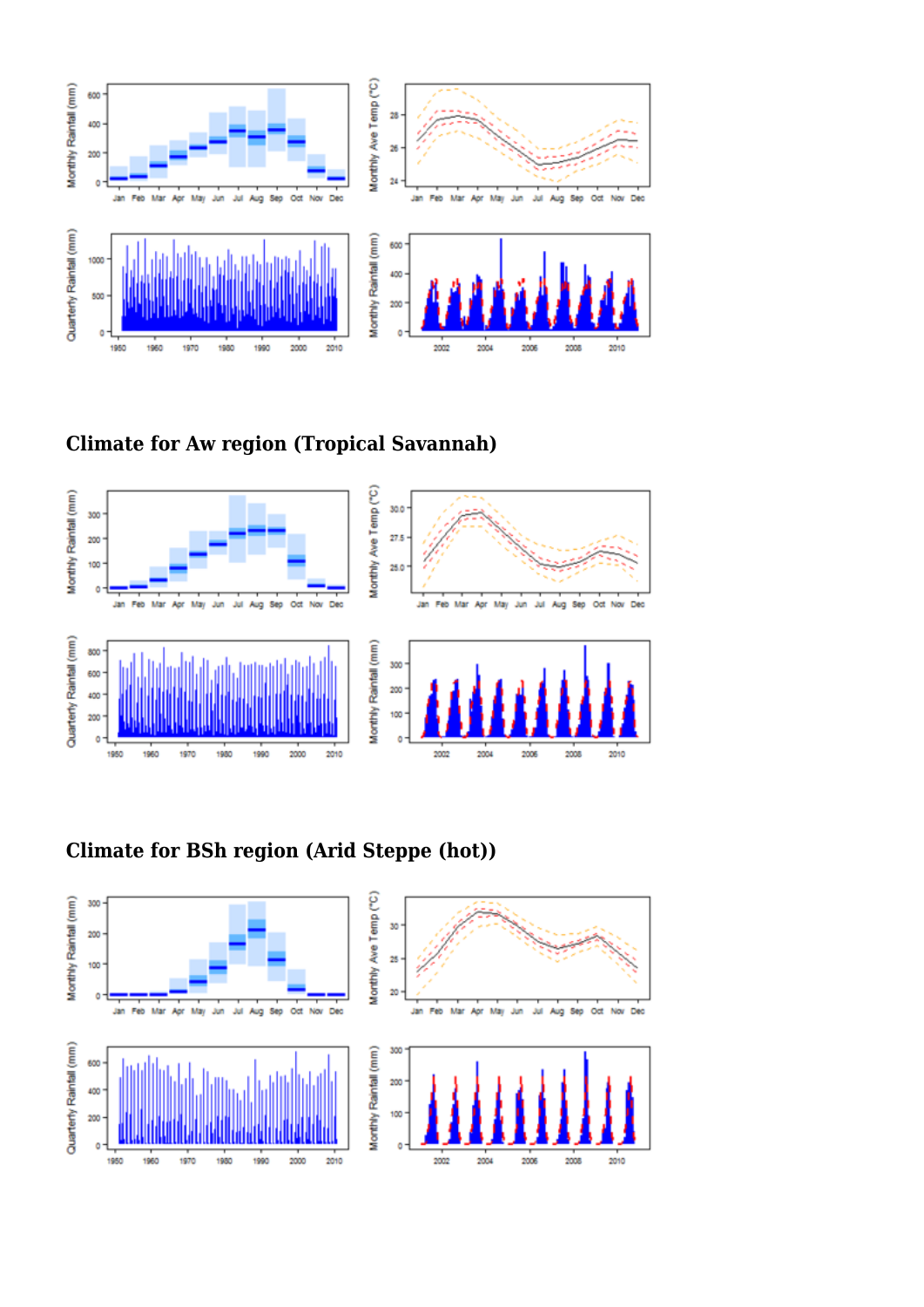#### **Climate for BWh region (Arid Desert (hot))**



Retrieved from ['http://earthwise.bgs.ac.uk/index.php?title=Climate\\_of\\_Nigeria&oldid=32826'](http://earthwise.bgs.ac.uk/index.php?title=Climate_of_Nigeria&oldid=32826) [Categories:](http://earthwise.bgs.ac.uk/index.php/Special:Categories)

- [Africa Groundwater Atlas](http://earthwise.bgs.ac.uk/index.php/Category:Africa_Groundwater_Atlas)
- [Climate](http://earthwise.bgs.ac.uk/index.php/Category:Climate)

### **Navigation menu**

#### **Personal tools**

- Not logged in
- [Talk](http://earthwise.bgs.ac.uk/index.php/Special:MyTalk)
- [Contributions](http://earthwise.bgs.ac.uk/index.php/Special:MyContributions)
- [Log in](http://earthwise.bgs.ac.uk/index.php?title=Special:UserLogin&returnto=Climate+of+Nigeria&returntoquery=action%3Dmpdf)
- [Request account](http://earthwise.bgs.ac.uk/index.php/Special:RequestAccount)

#### **Namespaces**

- [Page](http://earthwise.bgs.ac.uk/index.php/Climate_of_Nigeria)
- [Discussion](http://earthwise.bgs.ac.uk/index.php?title=Talk:Climate_of_Nigeria&action=edit&redlink=1)

 $\Box$ 

#### **Variants**

#### **Views**

- [Read](http://earthwise.bgs.ac.uk/index.php/Climate_of_Nigeria)
- [Edit](http://earthwise.bgs.ac.uk/index.php?title=Climate_of_Nigeria&action=edit)
- [View history](http://earthwise.bgs.ac.uk/index.php?title=Climate_of_Nigeria&action=history)
- [PDF Export](http://earthwise.bgs.ac.uk/index.php?title=Climate_of_Nigeria&action=mpdf)

 $\overline{\phantom{a}}$